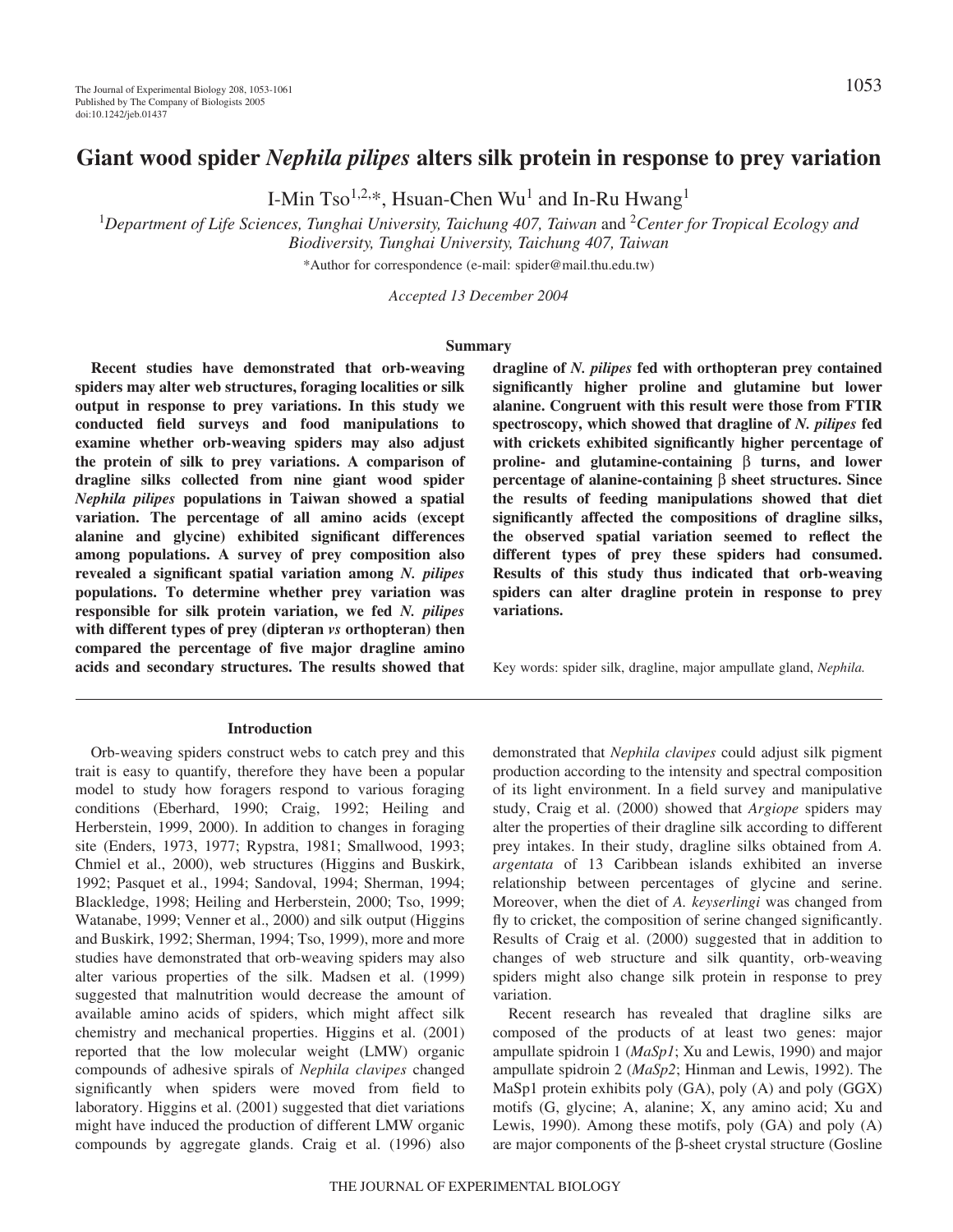## 1054 I-M. Tso, H.-C. Wu and I.-R. Hwang

et al., 1999) and they are regarded as being responsible for the tensile strength of the silk (Winkler and Kaplan, 2000). The GGX repeat regions might form helix structures that function as linkages between crystalline and non-crystaline portions of the molecule, or function to help align protein molecules in the silk (Hayashi et al., 1999). By contrast, the MaSp2 protein exhibits GPGXX and GPGQQ motifs (P, proline; Q, glutamine; Hayashi et al., 1999). These motifs formed β-turn spirals of the dragline silk (Hayashi et al., 1999) and, thus, are responsible for the extensibility of the silk. The relative composition of amino acids and secondary structures determines the strength and extensibility of the silk, which in turn will greatly affect the type and efficiency of the prey trapped by the web (Olive, 1980; Craig, 1987, 1992). In this study we investigated whether spiders will physiologically adjust the protein of silk when they encounter changes in prey type.

Recently, orb-weaving spiders of the genus *Nephila* have been extensively used in silk-related studies ranging from spinning process (Vollrath and Knight, 2001), physical properties (Vollrath, 1999, 2000), molecular biology (Winkler and Kaplan, 2000) to genetic engineering (Fahnestock et al., 2000). An understanding of whether or not *Nephila* spiders alter silk protein in response to prey variation will provide important insights to future silk-related studies. In the present study, we first conducted field surveys to see whether a spatial variation in silk amino acid percentages and prey compositions existed in wild populations. Secondly, we conducted feeding manipulations by giving spiders different types of prey (dipterans *vs* orthopterans) to see if these treatments would cause changes in amino acid percentages and secondary structures of the silk.

#### **Materials and methods**

### *Survey of dragline composition of wild populations*

We conducted an island-wide survey to see if populations in Taiwan exhibited spatial variation in percentages of silk amino acid composition. Only dragline silk produced by major ampullate glands was examined because this type of silk was the focus of most relevant studies and therefore relevant information was available (Vollrath, 1999, 2000; Winkler and Kaplan, 2000). We collected draglines from spider populations in the following locations: Taipei (*N*=10), Baushan (*N*=7), Fouyenshan (*N*=12), Dakeng (*N*=5), Taiwu (*N*=9), Fusan  $(N=9)$ , Fuyuan  $(N=5)$ , Ziben  $(N=5)$  and Lanyu  $(N=5)$  (Fig. 1). All sites were located in Taiwan except Lanyu, which is a tropical island 92 km off the southeastern coast of Taiwan. Draglines were reeled the same day the spiders were collected and silk samples were kept at room temperature during the field survey. After the field survey they were kept in –20°C freezer before further analysis on amino acid percentages. In this study we used forced silking to collect dragline silks from *Nephila pilipes* Fabricius 1793. Spiders were first placed on a platform with the ventral side facing upward and the legs and abdomen were fixed with non-sticky tapes and insect pins. Threads of major ampullate silks were pulled from the spinneret and were taped on a rotor powered by a motor. The platform was placed under a dissecting microscope to make sure that no experimental error or contamination occurred during forced silking. Dragline silks were drawn at a speed of  $1-2 \text{ m min}^{-1}$ , a speed similar to that of natural silking during web building (Knight et al., 2000). The silks obtained were first weighted, then submerged in hexafluoro-isopropanol (HFIP, 500 µl for each milligram of silk), and then the silk solution was carefully examined to make sure that no suspended particles existed and that the protein was completely in solution. Silk samples were analyzed by reverse-phase HPLC and the analyses were performed in the Instrument Center, Department of Chemistry, National Tsing Hua University, Taiwan. The silk solution samples were first dried and then hydrolyzed at 115°C in  $6$  mol  $l^{-1}$  HCl for 24 h. The resulting product was transferred to Waters PICO.TAG Amino Acid Analysis System to obtain percentages of various amino acids. In the standard amino acid hydrolysis procedure, glutamines will be converted into glutamic acids and thus the percentages of these two amino acids are difficult to determine. However, according to Xu and Lewis (1990) and Hinman and Lewis (1992), the ratios of glutamine to glutamic acid in the proteins MaSp1 and MaSp2 were 66:2 and 74:2, respectively. Therefore, it should be valid to assume that the percentage of glutamic acids could well represent that of glutamine. Because the percentages of various dragline amino acids were not independent variables, we used a multivariate analysis of variance (MANOVA) test using SYSTAT 5.2.1 (Wilkinson et al., 1992) to compare the dragline amino acid percentages of *N. pilipes* collected from various populations.

### *Survey of prey composition of wild populations*

This part of our study aimed to understand whether or not *N. pilipes* exhibited spatial variation in the composition of prey consumed. We recorded the foraging histories of *N. pilipes* populations in Lanyu in 1999, in Taipei and Fouyenshan in 2000, and in Fushan in 2001. All these censuses lasted about 10 days and were conducted in August of each year, at which time *N. pilipes* were the most abundant. During the censuses, the web sites of about 20 female spiders were marked and monitored for trapped prey hourly between 8:00 h to 18:00 h. The number and taxonomic orders of the trapped prey were recorded. A pair-wise comparison of ratios of different orders of insects caught by *N. pilipes* in these localities was performed using  $\chi^2$  tests of homogeneity to see whether prey composition of this spider in Taiwan exhibits spatial heterogeneity.

## *Effect of diet on dragline amino acid compositions*

In this part of our study, we used female *N. pilipes* (body length 15–20 mm) to examine the effect of manipulating diet on silk amino acid percentages. Spiders were collected from secondary forests in central Taiwan and were reared in large cages made of wooden frames and screens  $(40\times40\times30$  cm). We kept *N. pilipes* in large cages to facilitate their normal web building and recycling behaviors. The caged spiders were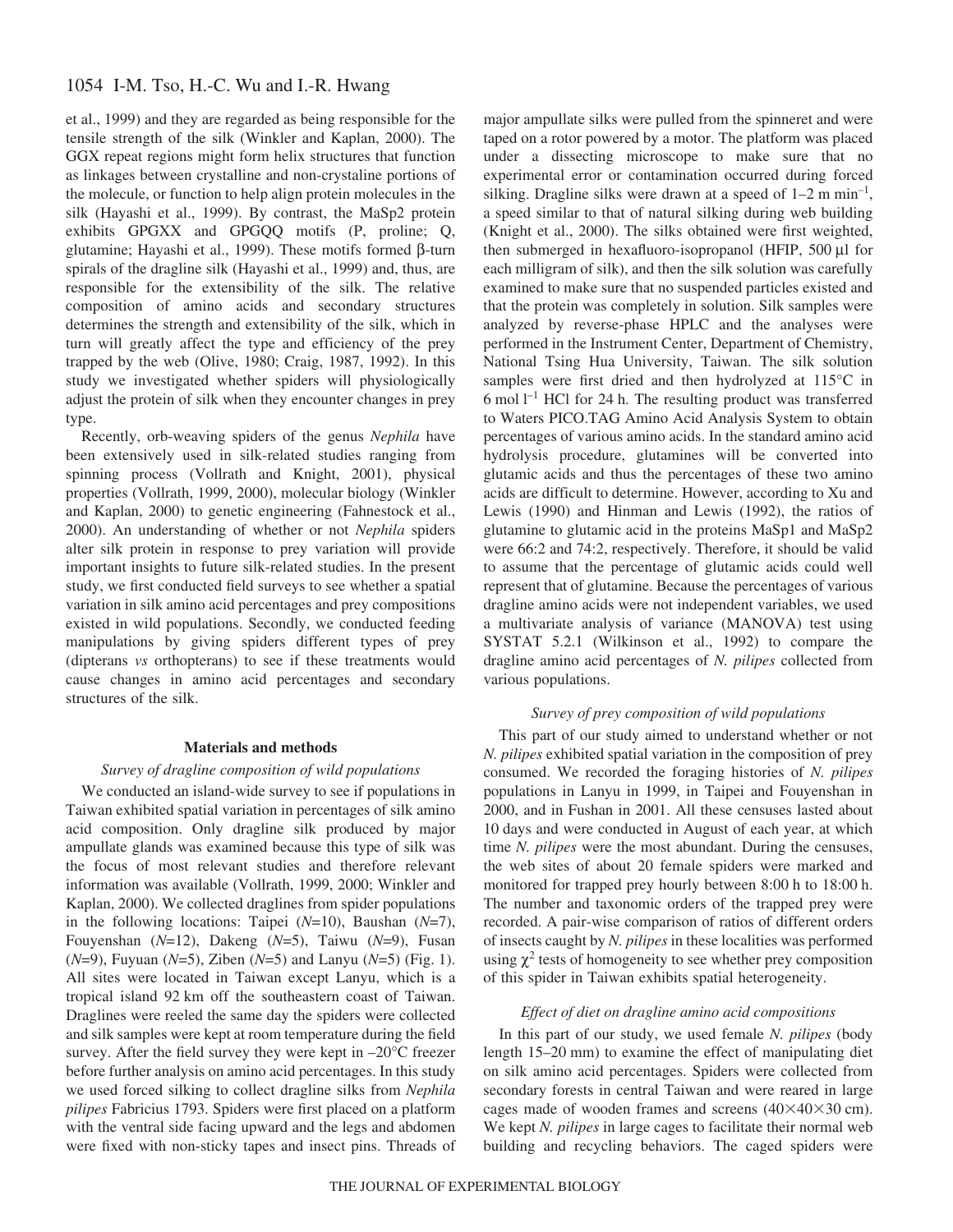

Fig. 1. Percentages of five major dragline amino acids of *Nephila pilipes* collected in nine localities in Taiwan.

placed in an outdoor screenhouse  $(5 \times 5 \times 3 \text{ m})$  thus the spiders were kept in physical conditions similar to those of their normal habitats. Craig et al. (2000) demonstrated that *Argiope keyserlingi* significantly altered the amount of serine in dragline when the diet was switched from fly (Diptera) to crickets (Orthoptera). Therefore, we randomly assigned 20 caged spiders into two groups (*N*=10 each) and fed them with either crickets or flies of equal biomass. Before the food manipulation all the spiders were first fed with mealworms till they had constructed three orbs. Before these spiders received food manipulation their draglines were force-reeled. The dragline amino acid percentages of spiders designated to be fed with either cricket or fly were compared to make sure that these spiders exhibited similar dragline composition before the food treatment. Spiders in the first group were fed with one cricket

each day and in the second group spiders were fed with equal weights of flies (the weight of one cricket was about that of three flies). After the caged spiders had constructed seven more webs, dragline silks were force-reeled, and amino acid percentages were analyzed and statistically compared.

## *Effect of diet on dragline secondary structures*

Fourier Transform Infrared (FTIR) spectroscopy is a powerful tool in studying the folding conformation of peptide chains and secondary structures of proteins (Goeden-Wood et al., 2003; Sethuraman et al., 2003) and this method had been used in spider silk researches (Wilson et al., 2000; Chen et al., 2002). In this study, the FTIR spectra of draglines produced by *N. pilipes* fed with different prey types were analyzed to compare the percentages of various secondary structures. To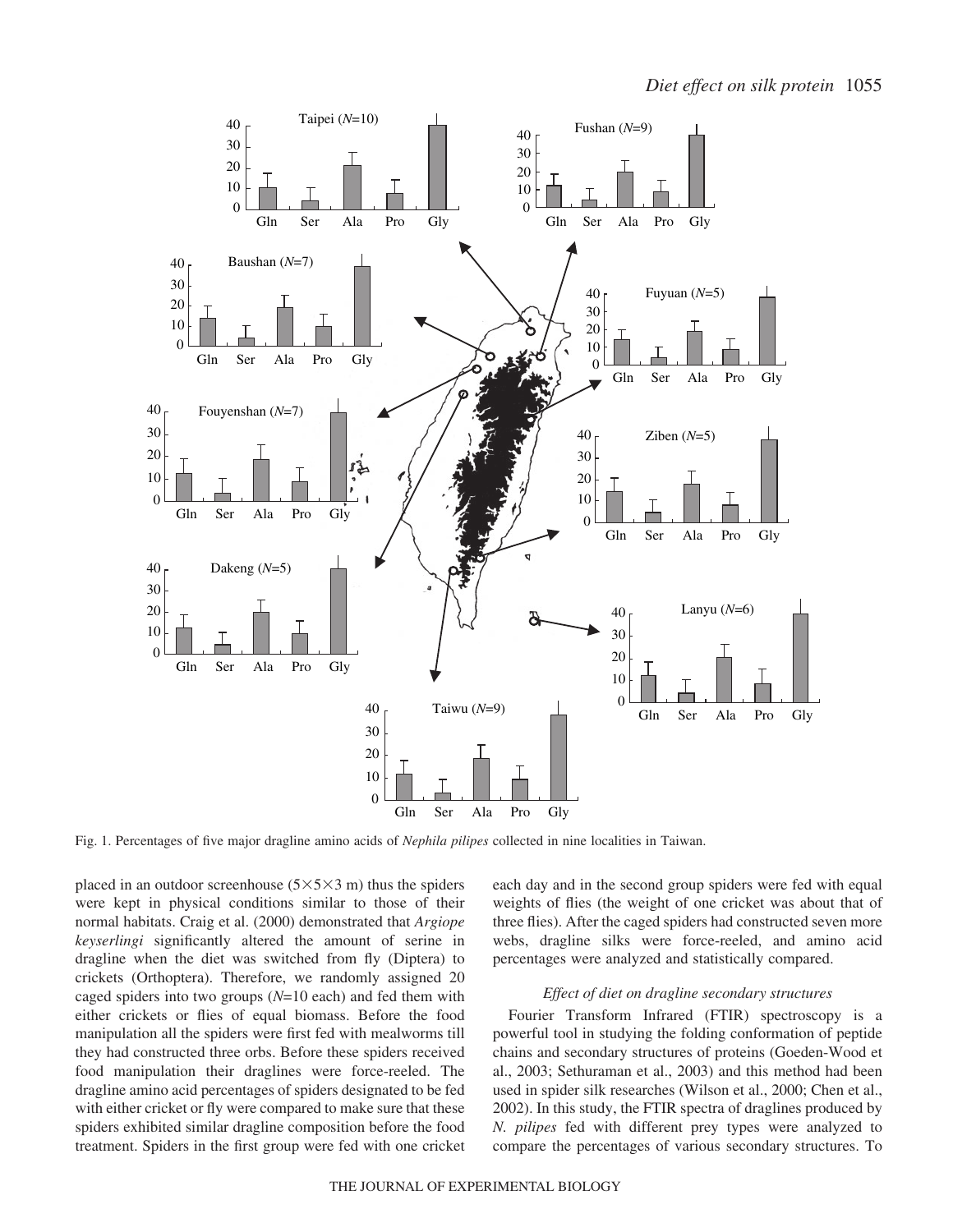# 1056 I-M. Tso, H.-C. Wu and I.-R. Hwang

| Nephila pilipes <i>populations in Taiwan</i> |            |                   |         |         |         |  |
|----------------------------------------------|------------|-------------------|---------|---------|---------|--|
|                                              | Glutamine  | Serine            | Proline | Glycine | Alanine |  |
|                                              | テマニ<br>. ل | 3.97              | 1.83    | 4.07    | 1.82    |  |
|                                              | 0.03       | 0.00 <sub>1</sub> | 0.09    | 0.00    | 0.09    |  |

Table 1. *Results of MANOVA tests comparing the percentages of major amino acids of draglines collected from nine* Nephila pilipes *populations in Taiwan*

obtain dragline silk FTIR spectra, an ATR-Perkin Elmer Spectrum GX FTIR spectroscopy equipped with MCT detector was used. The resolution of MCT detector was  $4 \text{ cm}^{-1}$ , and the operation condition of scan number was 128. We used the program Peakfit 4.11 to facilitate the separation of peaks and assignment of the amide I bands  $(1600-1700 \text{ cm}^{-1})$ . The proportion of secondary structures was calculated by integrating the area of each peak and then normalizing to the total area under the spectral curve. A MANOVA test was used to compare the percentages of various secondary structures in draglines of *N. pilipes* fed with different prey.

### **Results**

#### *Dragline amino acid compositions of wild populations*

Among the amino acids of dragline, we examined the percentages of alanine, glycine, glutamine, proline and serine because of their higher quantity in the silk (Work and Young, 1987; Craig et al., 1999). The means and standard errors of percentages of major dragline amino acids in nine Taiwanese *N. pilipes* populations are given in Fig. 1. Results of MANOVA tests showed that significant differences were found in most of the major dragline amino acids, except proline and alanine (Table 1). The percentages of glutamine ranged from 10.7 to 14.7%, which represented a 37% difference between populations exhibiting the lowest and highest values. The percentages of serine ranged from 3.4 to 4.6%, which accounted to a 34% variation between populations. Finally, the



Fig. 2. Weight percentages of different taxonomic orders of prey intercepted by *Nephila pilipes* in four localities in Taiwan.

percentages of glycine ranged from 38.3 to 40.6%, which constituted a 6% difference between populations. Although the percentages of proline and alanine did not differ significantly among populations, their statistical values were marginally significant (*P=*0.09 for both of them). The percentages of these two amino acids ranged from 7.6 to 9.5%, and 17.9 to 21.0%, respectively, which represented a difference of 25% and 17% between populations.

## *Prey composition of wild populations*

*Nephila pilipes* populations in four localities in Taiwan varied considerably in composition of prey ingested. In all four localities, insects of the order Diptera, Hymenoptera and Coleoptera were the major prey (Fig. 2). Compared with other insect orders, Orthoptera was less represented in the diet. Although insects of these four orders were the major prey in all four populations, results of pairwise  $\chi^2$  tests of homogeneity showed that the relative proportion of different insect orders differed significantly among these populations (Table 2).

### *Effect of diet on dragline amino acid compositions*

After *N. pilipes* fed with mealworms built three webs, dragline collected from 20 individuals designated to fed with different prey type did not show significant variations in amino acid percentages (*F*=0.002 for glutamine, 0.431 for serine, 3.111 for glycine, 0.785 for alanine, 0.176 for proline, all of them *P>*0.05). This result indicated that before the spiders received different type of prey, they exhibited similar amino

> acid composition in their dragline. At the end of food manipulation, complete data were available from eight spiders fed with flies and six spiders fed with crickets. Results of the MANOVA test showed that the food manipulation used in this study generated a significant variation in dragline amino acid percentages. The means and standard errors of percentages of the main dragline amino acids of spiders of the two groups are given in Table 3. With the exception of glycine, the percentages of the major amino acids differed significantly between spiders fed with different prey. Compared with *N. pilipes* fed with flies, those fed with cricket exhibited 40% higher glutamine and proline but 20% lower alanine. Among the silk samples collected from spiders subjected to feeding treatments, the abundance relationships between various major amino acids differed (Fig. 3). A significantly positive relationship was found between percentages of glutamine and proline  $(r^2=0.94,$ *P*<0.001; Fig. 3A). Conversely, significantly negative relationships were found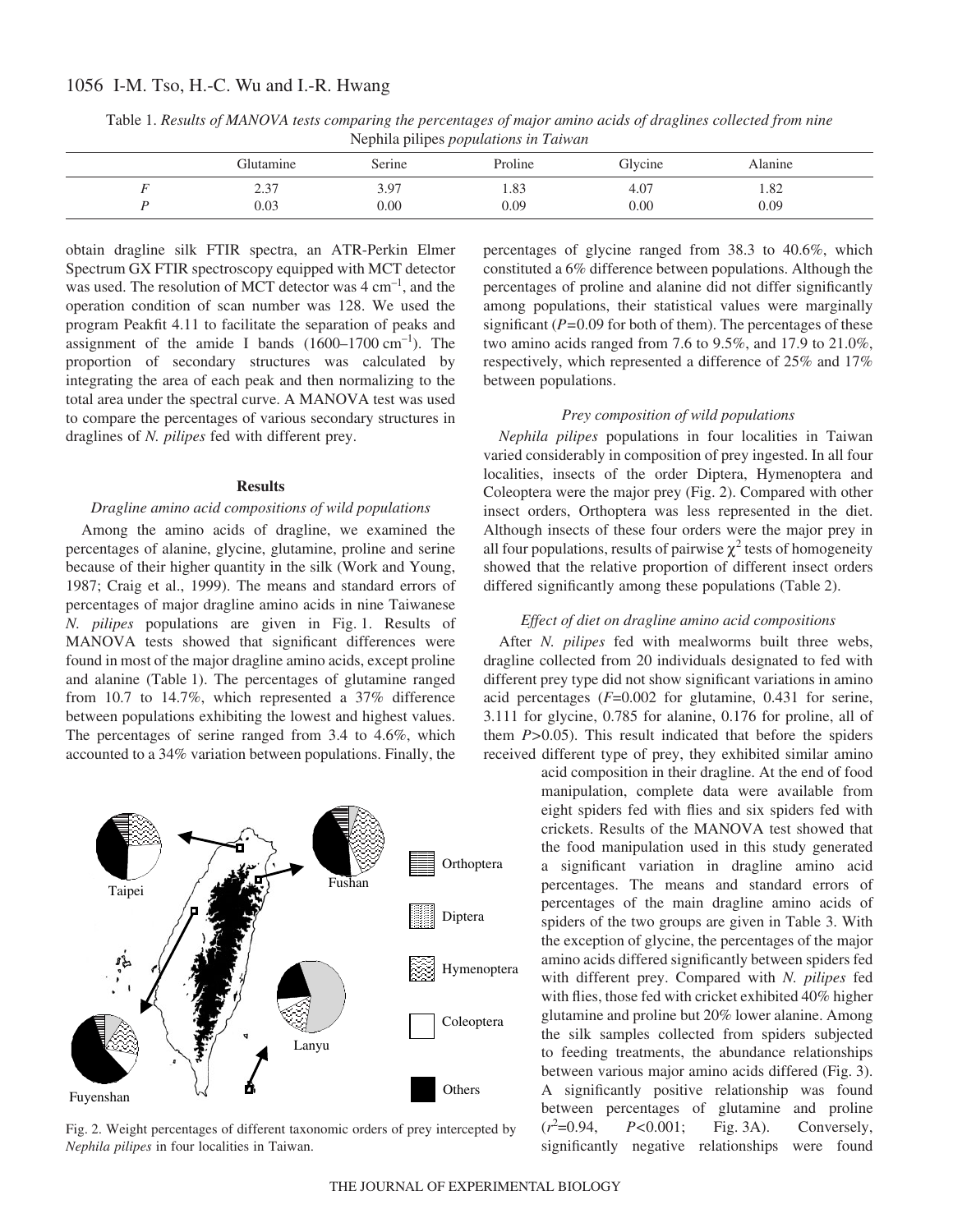Table 2. *Results of pairwise* χ*<sup>2</sup> tests of homogeneity comparing prey composition of four* N*.* pilipes *populations in Taiwan*

|           | Taipei    | Fushan    | Fuyenshan |
|-----------|-----------|-----------|-----------|
| Fushan    | 23.086*** |           |           |
| Fuyenshan | 20.482*** | $11.418*$ |           |
| Lanyu     | 88.707*** | 69.94***  | 55.928*** |

between percentages of glycine and serine  $(r^2=0.54, P<0.001;$ Fig. 3B) and between those of alanine and proline  $(r^2=0.88,$ *P*<0.001; Fig. 3C).

#### *Effect of diet on dragline secondary structures*

According to peak separation analyses conducted *via* Peakfit 4.11, the FTIR spectra of *N. pilipes* draglines were separated into five major peaks. We used the results of previous studies to assign these peaks to various secondary structures. The peak at  $1612.5\pm0.6$  cm<sup>-1</sup> was assigned as protein side chains that contained amide groups or aromatic rings generating vibration at this region (Tatulian et al., 1998; Iconomidou et al., 2000). Chen et al. (2002) suggested that some helical conformations, such as  $\alpha$ -helix and 3<sub>10</sub>-helix, had absorption bands similar to those of random coil (unordered structure) and were sometimes not well resolved. Therefore, they assigned the absorption peaks around  $1647 \text{ cm}^{-1}$  to random coil and/or helical conformation. We followed the suggestion of Chen et al. (2002) and assigned the peak of  $1646.8\pm0.4~\mathrm{cm}^{-1}$  as random coil/helix. The peaks at  $1663.5\pm0.2$  cm<sup>-1</sup> and  $1682.1\pm0.3$  cm<sup>-1</sup> were both assigned as β-turn structures according to Huang et al. (2003) and the percentages were combined in the MANOVA analysis. The peak at  $1628.6\pm0.4$  cm<sup>-1</sup> was assigned as β-sheet according to Goeden-Wood et al. (2003) and Sethuraman et al. (2004). Results of the MANOVA test comparing percentages of secondary structures also showed a significant effect by food manipulation. The means and standard errors of percentages of secondary structures were given in Table 4. Draglines from spiders fed with crickets contained a significantly higher percentage of β-turn and marginally significantly (*P=*0.06) lower percentage of β-sheet structures (Table 3).

#### **Discussion**

*Nephila* spiders have been known to alter web structures

(Higgins and Buskirk, 1992), LMW substances of the sticky spiral (Higgins et al., 2001) and pigments on dragline and spiral silks (Craig et al., 1996) to various foraging conditions. In this study, results from field surveys and diet manipulations suggest that *N. pilipes* can alter dragline proteins in response to prey variation. Results of the field surveys showed that the dragline silk composition of *Nephila pilipes* populations in Taiwan exhibited a significant spatial variation. Among various populations, the dragline amino acid percentages could differ as much as 37% in glutamine, 34% in serine, 6% in glycine, 25% in proline and 17% in alanine. Congruent with such spatial variation in silk protein was the spatial variation in prey composition of four *N. pilipes* populations in Taiwan. Although we did not have foraging histories of the nine populations, results of field surveys demonstrated that relative compositions of flying insects (dipterans and hymenopterans) and orthopterans consumed by various *N. pilipes* populations varied greatly. Therefore, the spatial heterogeneity of different prey types might be responsible for the observed spatial variation in dragline proteins of *N. pilipes*. Moreover, results from food manipulations further indicated that the observed result was very likely to be induced by diet variations. Results from food manipulation showed that it took *N. pilipes* only seven foraging bouts to generate significant changes in silk protein. Such a response rate is congruent with those of web structures, LMW substances and silk pigments of other *Nephia* species to various foraging conditions (Higgins and Buskirk, 1992; Craig et al., 1996; Higgins et al., 2001).

Results of food manipulation showed that *N. pilipes* altered dragline silk amino acid when they encounter a stable temporal variation of prey type. The dragline silks produced by *N. pilipes* fed with crickets had significantly higher percentages of glutamine and proline but lower alanine. Conversely, the dragline produced by *N. pilipes* fed with flies exhibited the opposite pattern. All these amino acids are major components of various motifs of the silk protein. According to series of studies conducted on a South American *Nephila* species, *N. clavipes*, dragline silk is composed of the products of at least two genes, *MaSp1* and *MaSp2* (Xu and Lewis, 1990; Hinman and Lewis, 1992), and each exhibits different amino acid compositions and motifs. The MaSp1 protein contains higher proportion of β-sheet crystals comprising poly (GA) and poly (A) motifs, both of which are regarded as responsible for the tensile strength of the dragline. Conversely, MaSp2 is unique in containing β-turn structures composed of poly (GPGXX) or poly (GPGQQ) motifs, which are related to the extensibility of dragline. While alanine is the major component of MaSp1,

Table 3. *Mean (±S.E.M.) percentages of major amino acids of dragline silks produced by* Nephila pilipes *fed with different prey and results of MANOVA tests*

| $\cdot$ |               |               |               |                |                |  |
|---------|---------------|---------------|---------------|----------------|----------------|--|
|         | Glutamine     | Serine        | Proline       | Glycine        | <b>Alanine</b> |  |
| Cricket | 11.9±0.4      | $3.7 \pm 0.1$ | $9.3 \pm 0.4$ | $38.7 \pm 0.1$ | $18.5 \pm 0.4$ |  |
| Fly     | $8.6 \pm 0.8$ | $3.4 \pm 0.1$ | $6.8 \pm 0.7$ | $39.8 \pm 0.5$ | $21.9 \pm 0.9$ |  |
|         | 10.77         | 8.94          | 8.24          | 3.59           | 8.88           |  |
|         | 0.00          | 0.01          | 0.01          | 0.08           | 0.01           |  |
|         |               |               |               |                |                |  |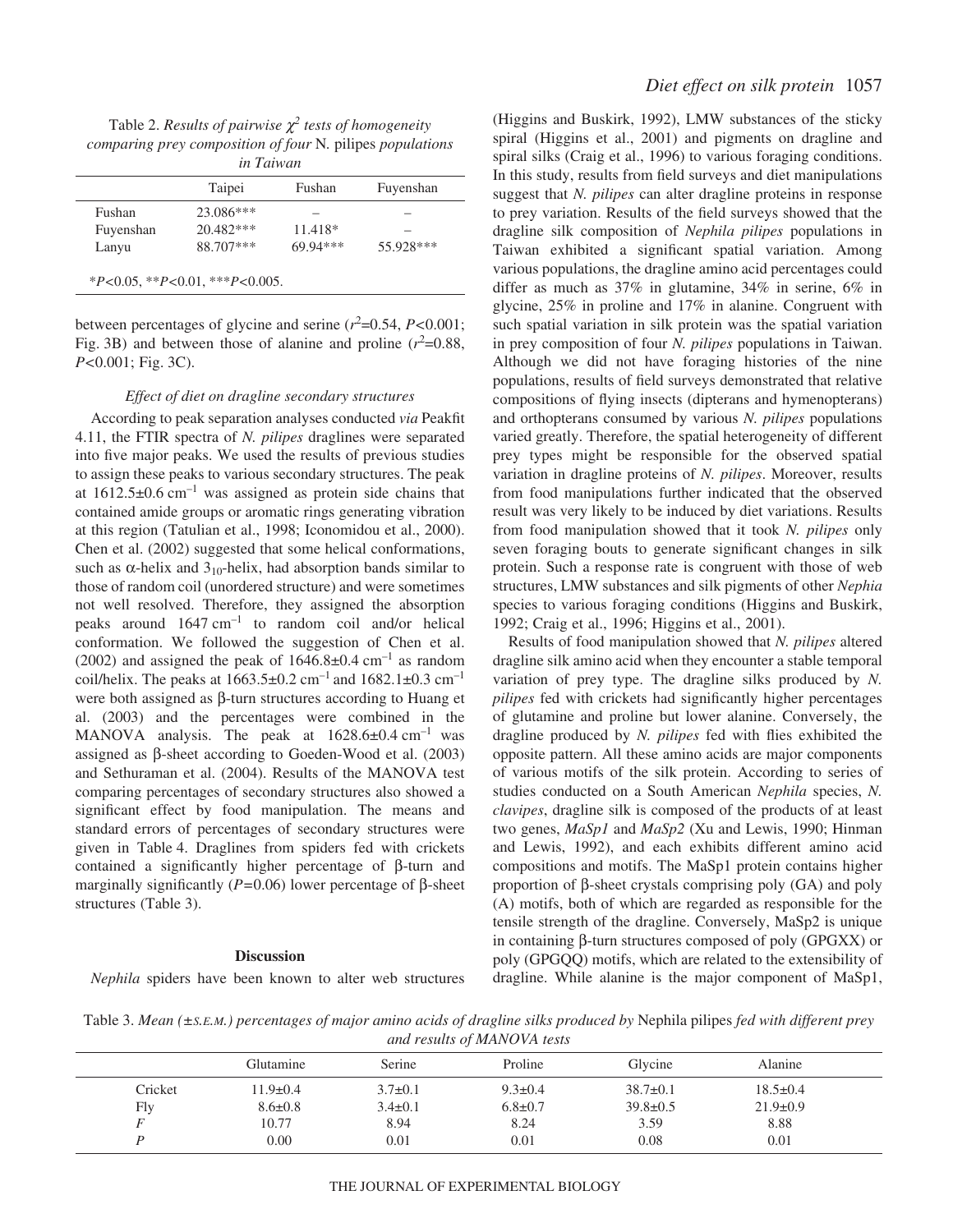

Fig. 3. The relationship of five major amino acids in dragline silk of *Nephila pilipes* fed with different prey. (A) glutamine *vs* proline. (B) glycine *vs* serine. (C) alanine *vs* proline.

proline and glutamine are relatively unique to MaSp2 proteins (Hinman and Lewis, 1992). Currently, the full length DNA sequences of *MaSp1* and *MaSp2* are not available. However, based upon the published partial sequences  $(-2kb)$  the percentages of alanine, proline and glutamine in MaSp1 are 28.0, 0.0 and 10.2 (Xu and Lewis, 1990; Hayashi and Lewis, 1998). The corresponding percentages in MaSp2 are 22.3, 15.5 and 12.8 respectively (Hinman and Lewis, 1992; Hayashi and Lewis, 1998). Although these data are estimated from dragline of *N. clavipes*, results of a recent study conducted by Tai et al. (2004) showed that the *MaSp1* sequences of *N. pilipes* were very similar to those of *N. clavipes*. Therefore, the percentages of major amino acids in dragline of *N. pilipes* should be similar to those of *N. clavipes*. In addition to significant amino acid percentage differences between two *N. pilipes* groups, the abundance relationships between various major amino acids

also suggested that our observed results were generated by differential expressions of *MaSp1* and *MaSp2* gene products. A significantly positive relationship was found between percentages of glutamine and proline, and significantly negative relationships were found between glycine and serine and between those of alanine and proline. Moreover, in all three amino acid abundance relationships in Fig. 3, individual *N. pilipes* were separated into two distinct groups according the prey type they ingested. Such results provided supports for our hypothesized model of differential expression of two dragline silk genes. In addition, two *N. pilipes* fed with flies adopted the same proportion of amino acids as those fed with crickets (Fig. 3). The reason for such a phenomenon might be that these two individuals, for some reason, were not responsive to the flies they had ingested and therefore exhibited the same gene expression and thus amino acid abundance patterns with those fed with crickets.

Significantly higher proline and glutamine percentages in dragline of *N. pilipes* fed with crickets suggested that in these silks there were relatively higher proportion of MaSp2, and consequently more β-turn structures and higher extensibility. Conversely, a significantly higher proportion of alanine in dragline of *N. pilipes* fed with flies indicated a relatively higher proportion of MaSp1 protein, more β-sheet crystals and, thus, a higher tensile strength. Results from FTIR spectroscopy were congruent with these predictions. Draglines from spiders fed with crickets contained a higher percentage of β-turn and a lower percentage of β-sheet. Previous studies have demonstrated that silk properties are vital for successful prey catching (Craig, 1987, 1992). Silks suitable for catching large orthopterans and flying insects differ in physical properties, and *Nephila* spiders may have evolved genetic plasticity of the silk protein to cope better with both prey types. As flying insects are intercepted by the web, they tend to pull perpendicularly away from the web. Therefore, webs with stronger radial and spiral silks will better retain flying insects (Olive, 1980). Conversely, intercepted large orthopterans tend to rip down along the panel of the web, accumulating more and more of the sticky spiral. Orbs with higher numbers of spirals, a larger catching area and more elastic silk will better retain this type of prey (Olive, 1980). Results of this and other studies (Robinson and Robinson, 1970; Nyffeler and Breene, 1991; Craig et al., 2001) indicated that the prey of orb-weaving spiders varies both spatially and temporally, therefore, they may have evolved the ability to adjust silk protein according to the presence of different prey type. We suggest that the relative abundance of different prey types in the diet can induce orb-weaving spiders to adjust relative strength and extensibility of silk by altering silk protein to enhance the catching success.

In this study we did not perform HPLC analysis by ourselves but three lines of evidence suggested that the analyses were accurate. First, the amino acid composition of dragline produced by *N. pilipes* in this study was very similar to those of other *Nephila* spiders. Second, we sent in several major ampullate silk samples collected from *Cyrtophora moluccensis*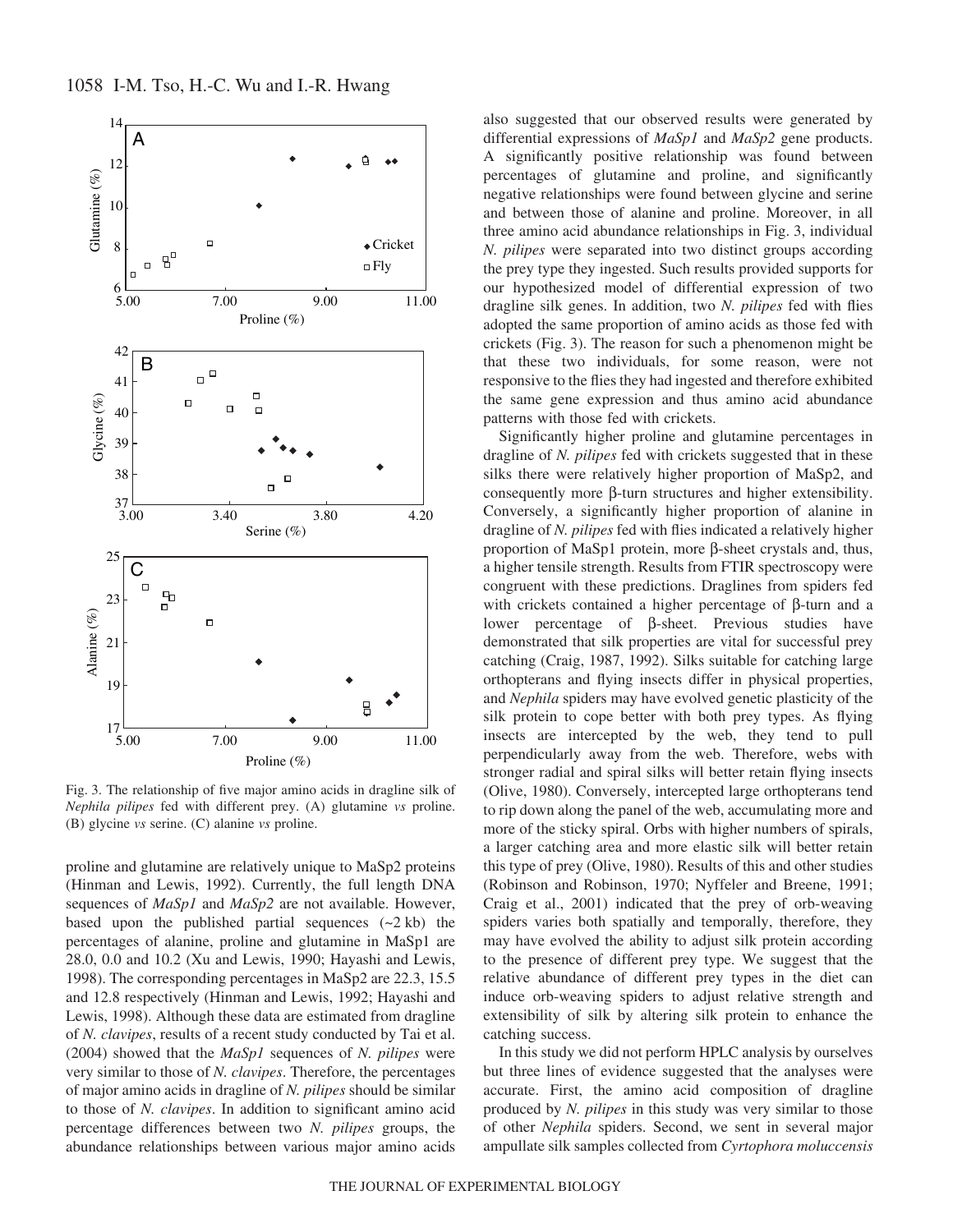|         | Side chain<br>$(1612.5\pm0.6 \text{ cm}^{-1})$ | <b>B</b> -sheet<br>$(1628.6 \pm 0.4 \text{ cm}^{-1})$ | Random coil/helix<br>$(1646.8 \pm 0.4 \text{ cm}^{-1})$ | $\beta$ -turn<br>$(1663.5 \pm 0.2 \text{ cm}^{-1})$<br>$(1682.1\pm0.3 \text{ cm}^{-1})$ |  |
|---------|------------------------------------------------|-------------------------------------------------------|---------------------------------------------------------|-----------------------------------------------------------------------------------------|--|
| Cricket | $15.3 \pm 0.8$                                 | $32.2 \pm 0.4$                                        | $25.9 \pm 0.5$                                          | $26.6 \pm 0.5$                                                                          |  |
| Fly     | $17.9 \pm 1.2$                                 | $33.5 \pm 0.4$                                        | $25.0 \pm 0.5$                                          | $23.7 \pm 0.9$                                                                          |  |
|         | 3.14                                           | 4.47                                                  | 1.40                                                    | 8.44                                                                                    |  |
|         | 0.11                                           | 0.06                                                  | 0.26                                                    | 0.02                                                                                    |  |

Table 4. *Mean (±S.E.M.) percentages of various secondary structures of dragline silks produced by* Nephila pilipes *fed with different prey estimated by FTIR spectroscopy and results of MANOVA tests*

for analysis. The amino acid percentages of these samples were quite different from that of *Nephila* spiders but were very similar to those reported in Craig et al. (1999). Third, we simultaneously sent in samples obtained from the same silking process but diluted in different quantity of HFIP  $(1 \times vs. 5 \times)$ . The amino acid percentages of these two samples were almost identical and the differences ranged only from 0.01 to 0.5%. All evidence indicated that our data reflected the actual percentages of amino acids in the samples.

One potential mechanism of the observed spatial variation in *N. pilipes* dragline protein might be the accumulation of mutations among isolated populations. It is possible that the unusually long and repetitive nature of dragline genes may constantly generate variations in both DNA and protein levels in different *N. pilipes* populations. Dragline silks are encoded by *MaSp1* and *MaSp2*, both of which are unusually long and repetitive (Winkler and Kaplan, 2000). The length of mRNA in major ampullate glands was reported to range from 4.4–15.5·kb (Hayashi, 2002). The whole sequence can be divided into repetitive and non-repetitive regions (Beckwitt and Arcidiacono, 1994). The repetitive regions are composed of glycine- or alanine-rich units and a comparison of repetitive units from different portions of both genes showed that much variation existed (Gatesy et al., 2001). The unusually long and repetitive nature of dragline genes may greatly enhance the occurrence of point mutations, biased base composition, replication error and unequal crossing-over (Beckwitt et al., 1998; Hayashi, 2002). If *N. pilipes* populations are isolated, it is likely that the aforementioned genetic events generating rapid evolution of dragline genes would result in local divergences in dragline proteins. However, a recent study by Lee et al. (2004) on population genetic structure of *N. pilipes* in Taiwan and neighboring islands suggested that the populations were not isolated. Instead, owing to the excellent aerial dispersal by the ballooning ability of *N. pilipes* similar to those of other orb weavers (Dean and Sterling, 1985; Decae, 1987; Greenstone et al., 1987), there were strong gene flows even between populations across high mountain ranges  $(4000 \text{ m})$  and oceans. Therefore, the level of gene flow should be rather high and local population divergence is unlikely to occur. The observed variation in dragline amino acid composition is probably generated by differential expression of *MaSp1*/*MaSp2* gene products in response to local prey composition variations.

Orb-weaving spiders have long been known to be able to

adjust dragline properties behaviorally in response to different foraging conditions and results of this present study demonstrated that they can also adjust silk proteins. Several studies have already demonstrated that spiders can fine-tune mechanical properties of webs without changing silk proteins. Vollrath and Köller (1996) reported that when the body weight of orb-weavers was artificially increased, the spiders initially increased the diameter of the radial threads and subsequently doubled or tripled the number of radial threads when building the web. In addition, reeling speed was also shown to be a significant factor on physical properties of dragline silk. As the reeling speed increased the arrangement of microstructures become more oriented and so the strength of the silk increased (Madsen et al., 1999; Riekel and Müller, 1999; Knight et al., 2000). Madsen et al. (1999) also reported that food quantity significantly affects the property of dragline by decreasing the breaking elongation. Since Craig et al. (2000) reported that hungry and satiated *Argiope keyserlingi* did not differ in dragline amino acid composition, the findings of Madsen et al. (1999) might be generated physiologically or behaviorally. Vollrath (1999) suggested that spider silks involved in prey catching did not seem to be selected to maximize a narrow set of physical properties but were products of compromises of different selective forces. Therefore, given the complicated foraging conditions faced by orb-weaving spiders, the ability to adjust silk properties in response to different conditions will be quite adaptive. Concluding from the results of this and previous studies, we suggest that in face of prey variation orbweaving spiders adjust the mechanical properties of the webs by manipulating silk diameter, number of radial threads and also the protein of the silk.

Concluding from the results of this and previous studies, *Nephila* spiders seem to exhibit plasticity on a behavioral and a molecular level to varying foraging conditions. However, how such plasticity is achieved remains unclear. It is possible that differential expression of different silk genes is induced by different chemical composition of dipteran and orthopteran prey. According to Ramos-Elorduy et al. (1997), these two orders of insects differed significantly in percentages of major amino acids. Conversely, the different intensity of mechanical stimuli exhibited by smaller dipterans and heavier orthopterans might also be potential factors. Based on the results of the present study, future investigations on how *Nephila* spiders achieve differential expressions of various dragline genes in response to prey variation will be quite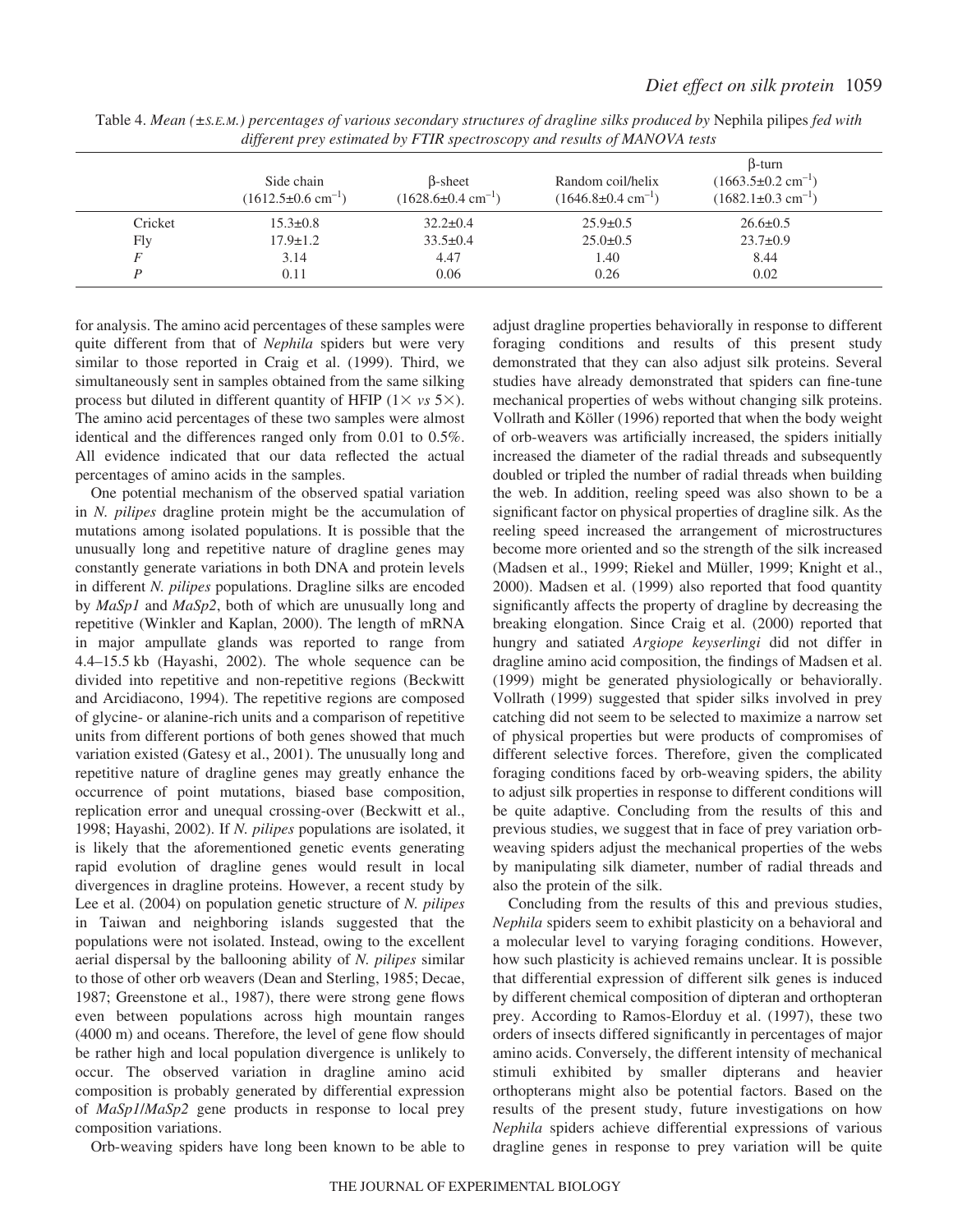## 1060 I-M. Tso, H.-C. Wu and I.-R. Hwang

valuable to the genetic studies of spider silks. In addition, further studies on how a variation in diet affects silk physical properties and the efficiency of prey capture will provide a new insights into the understanding of foraging ecology using orb-weaving spiders.

We greatly thank S. C. Wu, W. H. Lin, I. C. Chou, K. C. Chen, Y. H. Chang, J. C. Yang, H. Y. Lee and C. K. Yang for all sorts of assistances. This study was supported by the National Science Council, Taiwan grants (NSC 91-2311-B-029-006, NSC 92-2311-B-029-002) to I-M.T.

#### **References**

- **Beckwitt, R. and Arcidiacono, S.** (1994). Sequence conservation in the Cterminal region of spider silk proteins (spidroin) from *Nephila clavipes* (Tetragnathidae) and *Araneus bicentenarius* (Araneidae). *J. Biol. Chem*. **269**, 6661-6663.
- **Beckwitt, R., Arcidiacono, S. and Stote, R.** (1998). Evolution of repetitive proteins: spider silks from *Nephila clavipes* (Tetragnathidae) and *Araneus bicentenarius* (Araneidae). *Insect Biochem. Mol. Biol.* **28**, 121-130.
- **Blackledge, T. A.** (1998). Stabilimentum variation and foraging success in *Argiope aurantia* and *Argiope trifasciata* (Araneae: Araneidae). *J. Zool.* **246**, 21-27.
- **Chen, X., Knight, D. P., Shao, Z. and Vollrath, F.** (2002). Conformation transition in silk protein films monitored by time-resolved Fourier transform infrared spectroscopy: effect of potassium ions on *Nephila* spidroin films. *Biochemistry* **41**, 14944-14950.
- **Chmiel, K., Herberstein, M. E. and Elgar, M. A.** (2000). Web damage and feeding experience influence web site tenacity in the orb-web spider *Argiope keyserlingi* Karsch. *Anim. Behav.* **60**, 821-826.
- **Craig, C. L.** (1987). The ecological and evolutionary interdependence between web archetecture and web silk spun by orb web weaving spiders*. Biol. J. Linn. Soc*. **30**, 135-162.
- **Craig, C. L.** (1992). Aerial web-weaving spiders: linking molecular and organismal process in evolution. *Trends Ecol. Evol.* **7**, 270-273.
- **Craig, C. L., Hsu, M., Kaplan, D. and Pierce, N. E.** (1999). A comparison of the composition of silk proteins produced by spiders and insects. *Int. J. Biol. Macromol*. **24**, 109-118.
- **Craig, C. L., Riekel, C., Herberstein, M. E., Weber, R. S., Kaplan, D. and** Pierce, N. E. (2000). Evidence for diet effects on the composition of silk proteins produced by spiders. *Mol. Biol. Evol*. **17**, 1904-1913.
- **Craig, C. L., Weber, R. S. and Bernard, G. D.** (1996). Evolution of predator–prey systems: spider foraging plasticity response to the visual ecology of prey. *Am. Nat*. **147**, 205-229.
- **Craig, C. L., Wolf, S. G., Davis, L. D., Hauber, M. E. and Maas, J. L.** (2001). Signal polymorphism in the web-decorating spider *Argiope argentata* is correlated with reduced survivorship and the presence of stingless bees, its primary prey. *Evolution* **55**, 986-993.
- **Dean, D. A. and Sterling, W. L.** (1985). Size and phenology of ballooning spiders in Texas. *J. Arachnol.* **13**, 111-120.
- **Decae, A. E.** (1987). Dispersal: ballooning and other mechanisms. In *Ecophysiology of Spider* (ed. W. Nentwig), pp. 348-356. Berlin: Springer-Verlag.
- **Eberhard, W. G.** (1990). Function and phylogeny of spider webs. *Annu. Rev. Ecol. Syst.* **21**, 341-372.
- **Enders, F.** (1973). Selection of habitats by the spider *Argiope aurantia* Lucas (Araneidae). *Am. Midl. Nat.* **90**, 47-55.
- **Enders, F.** (1977). Web-site selection by orb-web spiders, particularly *Argiope aurantia* Lucas. *Anim. Behav.* **25**, 694-712.
- **Fahnestock, S. R., Yao, Z. and Bedzyk, L. A.** (2000). Microbial production of spider silk proteins. *Rev. Mol. Biotechnol*. **74**, 105-119.
- **Gatesy, J., Hayashi, C., Motriuk, D., Woods, J. and Lewis, R. V.** (2001). Extreme diversity, conservation, and convergence of spider silk fibroin sequences. *Science* **291**, 2603-2605.
- **Greenstone, M. H., Morgan, C. E., Hultsch, A. L., Farrow, R. A. and Dowse, J. E.** (1987). Ballooning spiders in Missouri, USA and New South Wales, Australia: family landmass distribution. *J. Arachnol.* **15**, 163-170.
- **Goeden-Wood, N. L., Keasling, J. D. and Muller, S. J.** (2003). Self-

assembly of a designed protein polymer into sheet fibrils and responsive gels. *Macromolecules* **36**, 2932-2938.

- **Gosline, J. M., Guerette, P. A., Ortlepp, C. S. and Savage, K. N.** (1999). The mechanical design of spider silks: from fibroin sequence to mechanical function. *J. Exp. Biol*. **202**, 3295-3303.
- **Hayashi, C. Y.** (2002). Evolution of spider silk proteins: insight from phylogenetic analyses. *Molecular Systematics and Evolution: Theory and Practice.* Basel, Switzerland: Birkhäuser Verlag.
- **Hayashi, C. Y. and Lewis, R. V.** (1998). Evidence from flagelliform silk cDNA for the structural basis of elasticity and modular nature of spider silks. *J. Mol. Biol.* **275**, 773-784.
- **Hayashi, C. Y., Shiply, N. H. and Lewis, R. V.** (1999). Hypotheses that correlate the sequence, structure, and mechanical properties of spider silk proteins. *Int. J. Biol. Macromol.* **24**, 271-275.
- **Heiling, A. M. and Herberstein, M. E.** (1999). The role of experience in webbuilding spiders (Araneidae). *Anim. Cognition* **2***,* 171-177.
- **Heiling, A. M. and Herberstein, M. A.** (2000). Interpretations of orb-web variability: a review of past and current ideas. *Ekológia (Bratislava)* **19**, 97- 106.
- **Higgins, L. E. and Buskirk, R. E.** (1992). A trap-building predator exhibits different tactics for different aspects of foraging behaviour. *Anim. Behav.* **44***,* 485-499.
- **Higgins, L. E., Townley, M. A., Tillinghast, E. K. and Rankin, M. A.** (2001). Variation in the chemical composition of orb webs built by the spider *Nephila clavipes* (Araneae, Tetragnathidae). *J. Arachnol.* **29**, 82-94.
- **Hinman, M. B. and Lewis, R. V.** (1992). Isolation of a clone encoding a second dragline silk fibroin. *Nephila clavipes* dragline silk is a two-protein fiber. *J. Biol. Chem*. **267**, 19320-19324.
- **Huang, J., Valluzzi, R., Bini, E., Vernaglia, B. and Kaplan, D. L.** (2003). Cloning, expression, and assembly of sericin-like protein. *J. Biol. Chem*. **278**, 46117-46123.
- **Iconomidou, V. A., Chryssikos, D. G., Gionis, V., Pavlidis, M. A., Paipetis, A. and Hamodrakas, S. J.** (2000). Secondary structures of chorion proteins of the teleostean Fish *Dentex dentex* by ATR FT-IR and FT-Raman spectroscopy. *J. Struct. Biol.* **132**, 112-122.
- **Knight, D. P., Knight, M. M. and Vollrath, F.** (2000). Beta transition and stress-induced phase separation in the spinning of spider dragline silk*. Int. J. Biol. Macromol*. **27**, 205-210.
- **Lee, J. W., Jiang, L., Su, Y. T. and Tso, I. M.** (2004). Is Central Mountain Range a barrier to giant wood spider *Nephila pilipes*? A population genetic approach. *Zool. Stud*. **43**, 112-122.
- **Madsen, B., Shao, Z. Z. and Vollrath, F.** (1999). Variability in the mechanical properties of spider silks on three levels: interspecific, intraspecific and intraindividual. *Int. J. Biol. Macromol.* **24**, 301-306.
- **Nyffeler, M. and Breene, R. G.** (1991). Impact of predation upon honey bees (Hymenoptera, Apidae), by orb-weaving spiders (Araneae, Araneidae and Tetragnathidae) in grassland ecosystems. *J. Applied Ecol*. **111**, 179-189.
- **Olive, C. W.** (1980). Foraging specialization in orb-weaving spiders. *Ecology* **61**, 1133-1144.
- **Pasquet, A., Ridwan, A. and Leborgne, R.** (1994). Presence of potential prey affects web building in an orb-weaving spider *Zygiella x-notata*. *Anim. Behav.* **47***,* 477-480.
- **Ramos-Elorduy, J., Moreno, J. M. P., Prado, E. E., Perez, M. A., Otero, J. L. and de Guevara, O. L. (**1997). Nutritional value of editable insects from the state of Oaxaca, Mexico. *J. Food Composition Anal.* **10**, 142-157.

**Riekel, C. and Müller, M.** (1999). *In-situ* x-ray diffraction during forced silking of spider silk. *Macromolecules* **32**, 4464-4466.

- **Robinson, M. H. and Robinson, B.** (1970). Prey caught by a sample population of the spider *Argiope argentata* (Araneae: Araneidae) in Panama: a year's census data. *Zool. J. Linn. Soc*. **49**, 345-358.
- **Rypstra, A. L.** (1981). The effect of kleptoparasitism on prey composition and web relocation in a Peruvian population of the spider *Nephila clavipes*. *Oikos* **37**, 179-182.
- **Sandoval, C. P.** (1994). Plasticity in web design in the spider *Parawixia bistriata*: a response to variable prey type. *Funct. Ecol.* **8***,* 701-707.
- **Sethuraman, A., Vedantham, G., Imoto, T., Przybycien, T. and Belfort, G.** (2004). Protein unfolding at interfaces: slow dynamics of alpha-helix to beta-sheet transition. *Proteins* **56**, 669-678.
- **Sherman, P. M.** (1994). The orb-web: an energetic and behavioural estimator of a spider's dynamic foraging and reproductive strategies. *Anim. Behav.* **48***,* 19-34.
- **Smallwood, P. D.** (1993). Web-site tenure in the long-jawed spider: is it risksensitive foraging, or conspecific interactions? *Ecology* **74***,* 1826-1835.
- **Tai, P. L., Hwang, G. Y. and Tso, I. M.** (2004). Inter-specific sequence